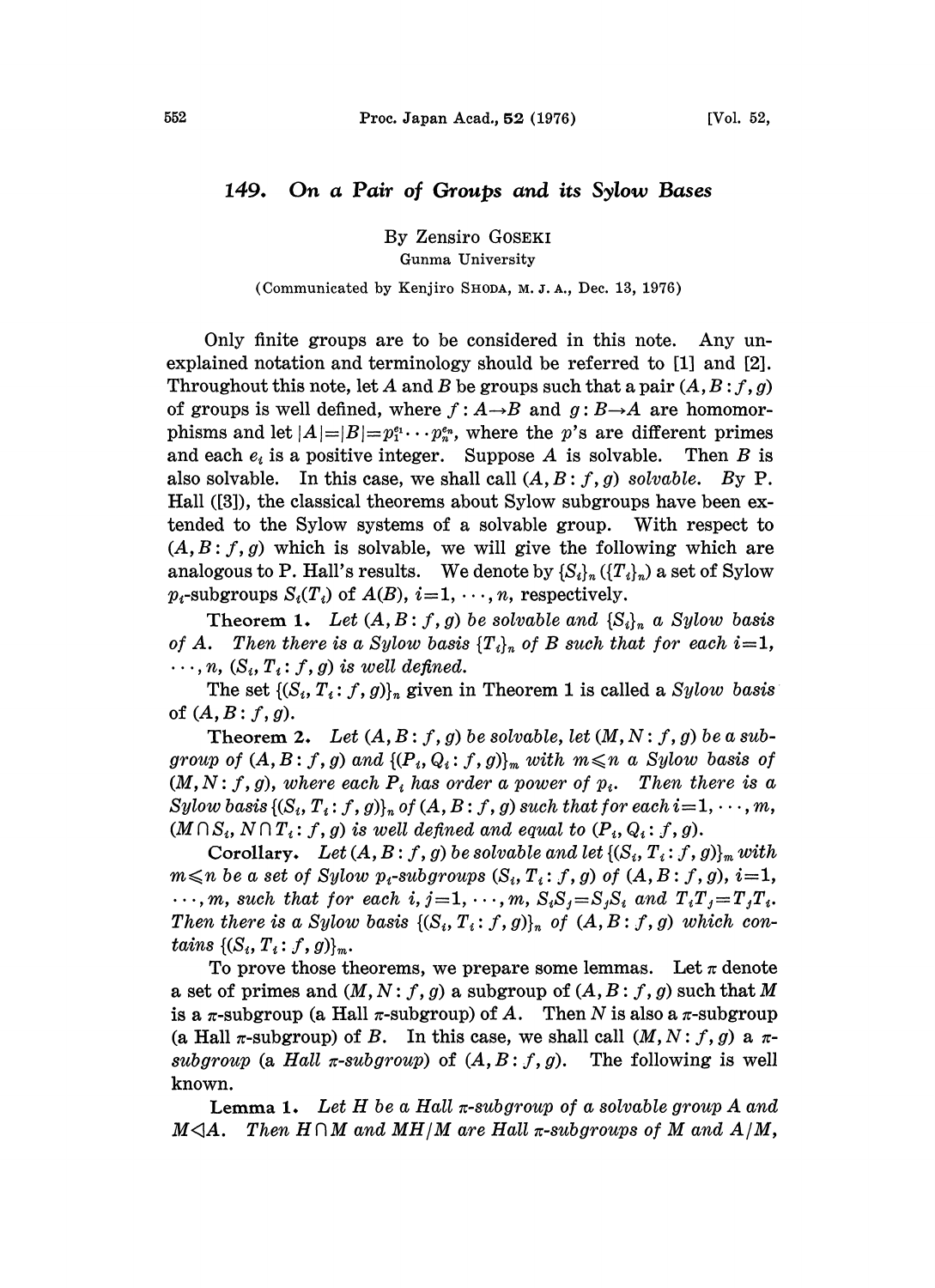respectively.

**Lemma 2.** Let  $(A, B: f, g)$  be solvable and  $\{(S_i, T_i: f, g)\}_n$  a Sylow basis of  $(A, B: f, g)$ . Then, for any subset  $\{i_1, \dots, i_r\}$  of  $\{1, \dots, n\}$ ,  $(S_{i_1}\cdots S_{i_r}, T_{i_1}\cdots T_{i_r}; f, g)$  is well defined.

**Proof.** By Lemma 1,  $f(A) \cap T_{i_1} \cdots T_{i_r}$  and  $f(S_{i_1} \cdots S_{i_r})$  are Hall  ${p_{i_1}, \dots, p_{i_r}}$ -subgroups of  $f(A)$ . Furthermore  $f(S_{i_1}, \dots, S_{i_r}) \subseteq f(A) \cap T_{i_1}$  $\cdots T_{i_r}$ . Hence  $f(S_{i_1}\cdots S_{i_r})=f(A)\cap T_{i_1}\cdots T_{i_r}$ . Similarly  $g(T_{i_1}\cdots T_{i_r})$  $=g(B) \cap S_{i_1} \cdots S_{i_r}$ . Hence our result follows from [2, Lemma 1].

**Lemma 3.** Let  $(A, B: f, g)$  be solvable, let H be a Hall  $\pi$ -subgroup of A and K a subgroup of B. Then  $(H, K: f, g)$  is well defined iff K is a Hall  $\pi$ -subgroup of  $g^{-1}(H)$  and  $f(H) \subseteq K$ . In this case,  $(H, K: f, g)$ is a Hall  $\pi$ -subgroup of  $(A, B: f, g)$ .

**Proof.** Let  $M = g(B) \cap H$ . Then M is a Hall  $\pi$ -subgroup of  $g(B)$ . Let T be a Hall  $\pi$ -subgroup of B. Since  $g(T)$  is a Hall  $\pi$ -subgroup of  $g(B)$ , there is  $b \in B$  such that  $g(b)^{-1}g(T)g(b)=M$ . Thus  $b^{-1}Tb \subseteq g^{-1}(M)$ . Hence any Hall  $\pi$ -subgroup K of  $g^{-1}(H)$  is a Hall  $\pi$ -subgroup of B. From this fact and Lemma 1, it follows that  $f(H)=f(A)\cap K$  and  $g(K)$  $=g(B) \cap H$  if  $f(H) \subseteq K$ . Hence the "if" part holds. The "only if" part holds clearly.

Using Lemma <sup>1</sup> and Lemma 3, we obtain the following lemma and remark by the same way as in proofs of [2, Theorem 2] and [2, Theorem 3], respectively.

Lemma 4. Let  $(A, B: f, g)$  be solvable and  $(P, Q: f, g)$  a  $\pi$ -subgroup of  $(A, B: f, g)$ . Then there is a Hall  $\pi$ -subgroup  $(H, K: f, g)$  of  $(A, B: f, g)$  such that  $(P, Q: f, g)$  is a subgroup of  $(H, K: f, g)$ .

Remark. Let  $(A, B: f, g)$  be solvable, let  $(M, N: f, g)$  be a normal subgroup of  $(A, B: f, g)$  and  $(H, K: f, g)$  a Hall  $\pi$ -subgroup of  $(A, B: f, g)$ . Then  $(M \cap H, N \cap K: f, g)$ ,  $(MH/M, NK/N: \bar{f}, \bar{g})$  and  $(MH, NK; f, g)$  are well defined where  $\tilde{f}$  and  $\bar{g}$  are homomorphisms which are naturally induced by  $f$  and  $g$ , respectively.

Proof of Theorem 1. For each  $i=1,\dots, n$ , set  $\pi_i = \{p_i | j \neq i\}$  and  $H_i = \langle S_i | j \neq i \rangle$ . Then each  $H_i$  is a Hall  $\pi_i$ -subgroup of A. By Lemma 3, there is a Hall  $\pi_i$ -subgroup  $K_i$  of B such that  $(H_i, K_i : f, g)$  is well defined. Set  $T_i = \bigcap_{j \neq i} K_j$ . Then  $\{T_i\}_n$  is a Sylow basis of B (cf. Proof of [1, Theorem 4.3.5]). Furthermore  $S_i = \bigcap_{j \neq i} H_j$  and so  $f(S) \subset \bigcap f(H) \subset \bigcap K - T \subset \bigcap g^{-1}(H) - g^{-1}(S)$ 

of [1, Theorem 4.3.5]). Furthermore  $S_i = \bigcap_{j \neq i} H_j$  and so<br> $f(S_i) \subseteq \bigcap_{i \neq i} f(H_j) \subseteq \bigcap_{i \neq i} K_j = T_i \subseteq \bigcap_{i \neq i} g^{-1}(H_j) = g^{-1}(S_i)$ .

Hence, by Lemma 3,  $(S_i, T_i : f, g)$  is well defined.

Proof of Theorem 2. Set  $\Sigma_1 = \{1, \dots, m\}$  and  $\Sigma_2 = \{m+1, \dots, n\}.$ Furthermore set  $H_i = \langle P_j | j \neq i, j \in \Sigma_1 \rangle$ ,  $K_i = \langle Q_j | j \neq i, j \in \Sigma_1 \rangle$ ,  $\pi_i = \{p_j | j \neq j, j \in \Sigma_1\}$  $i \neq i, j \in \Sigma_1$  and  $\Pi_i = \{p_j | j \neq i, j \in \Sigma_1 \cup \Sigma_2\}$ . Then, by Lemma 2,  $(H_i, K_i)$ :  $f, g$ ) is well defined and a Hall  $\pi_i$ -subgroup of  $(M, N: f, g)$ . By Lemma 4, there is a Hall  $\Pi_i$ -subgroup  $(H_i^*, K_i^* : f, g)$  of  $(A, B: f, g)$  such that